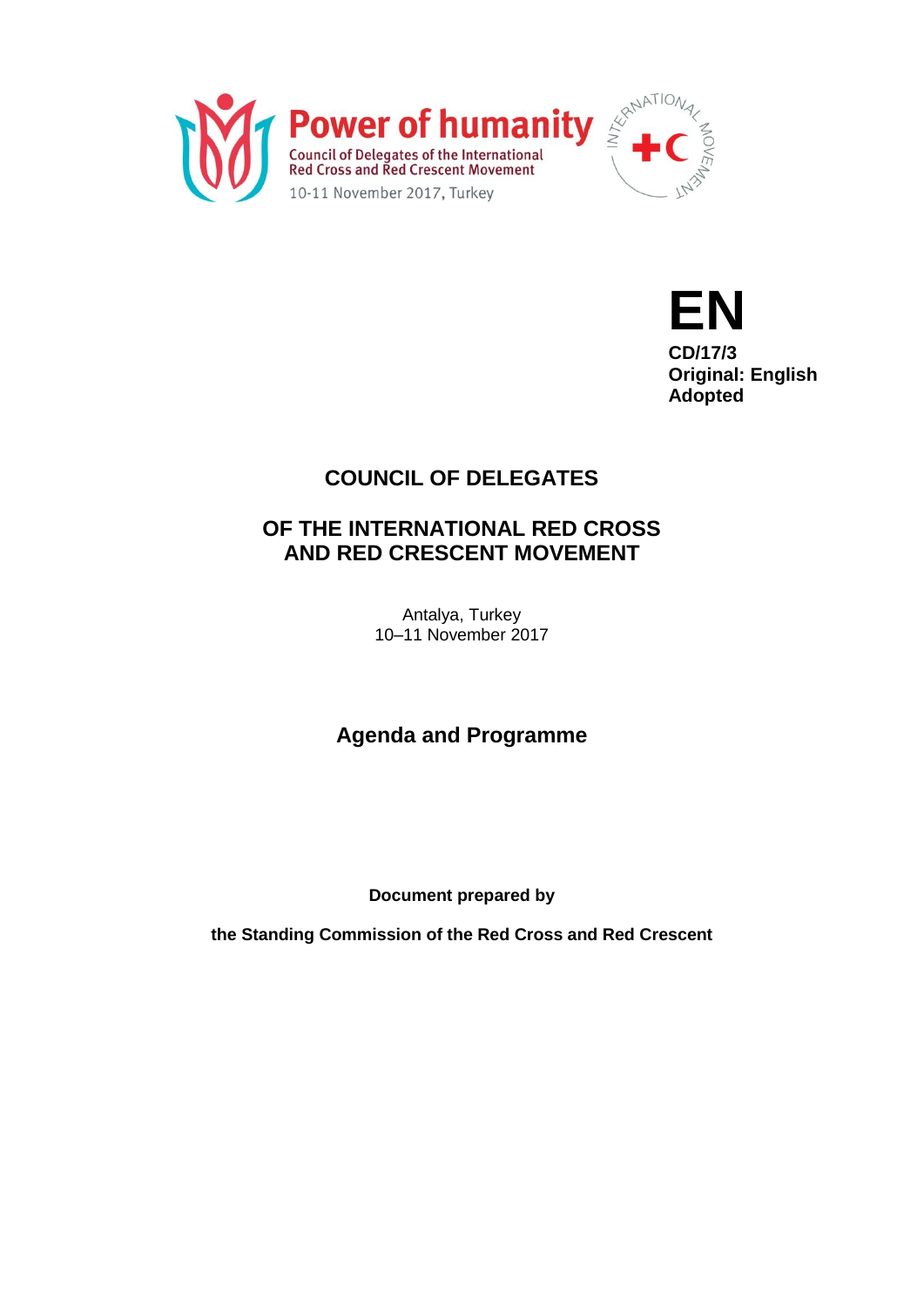$\overline{a}$ 

# **Council of Delegates of the International Red Cross and Red Crescent Movement**

# **Agenda and Programme<sup>1</sup>**

*A joint opening ceremony for the Council of Delegates and for the IFRC General Assembly will take place on Monday, 6 November 2017.*

### **Friday, 10 November 2017, morning**

## **I. Opening and procedural matters**

- **1. Opening of the Council**
- **2. Election of the Chair, Vice-Chair and Secretaries of the Council**
- **3. Adoption of the Agenda of the Council of Delegates**
- **4. Opening panel on future trends impacting people and the humanitarian action of the International Red Cross and Red Crescent Movement**

### **II. Items for discussion and decision in plenary**

## **5. Strengthening Movement Coordination and Cooperation (SMCC)**

Building on Resolution 4 of the 2013 Council of Delegates and Resolution 1 of the 2015 Council of Delegates, the topic will be presented for debate along with a new resolution, a progress report and a revised plan of action. These documents will capture the concrete advances made on the topic and will propose a set of new time-bound actions to consolidate and further the improvements made collectively on Movement coordination, preparedness and response, not only in large-scale emergencies but also in day-to-day situations. The proposed new approach to the plan of action will be lighter, while addressing more complex and transformational issues that will allow the Movement to tackle humanitarian needs of affected populations in a more efficient, complementary, accountable and cost-effective manner.

### **6. Movement-wide Principles for Resource Mobilization**

At the Council of Delegates in December 2015, Movement components committed to pursue an inclusive process to develop Movement-wide principles for resource mobilization through the resolution on the adoption of the Movement logo (CD/15/R2). A Movement Reference Group was established to undertake this process leading towards a resolution. The resolution aims to approve a vision and principles for Movement-wide resource mobilization as well as several proposed work programmes to enhance the Movement's capacity to realize its true fundraising potential.

<sup>1</sup> The numbering of items is not indicative of the running order of the items in the meeting, which is the prerogative of the Chair of the meeting.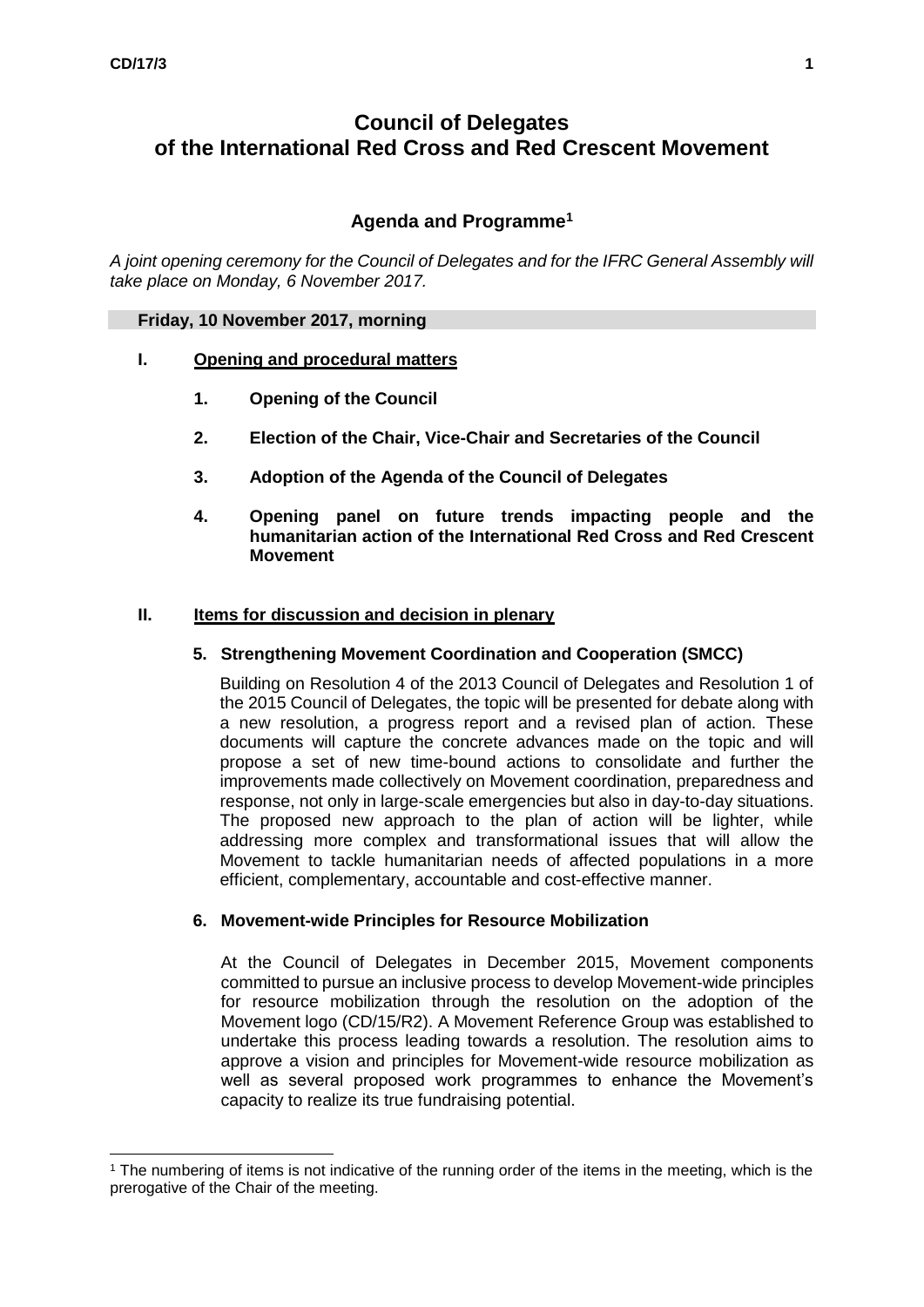## **7. Movement Call for Action on the humanitarian needs of vulnerable migrants**

A joint statement on the humanitarian needs of vulnerable migrants will be proposed for adoption by the Council of Delegates. It will build on Resolution 3 of the 31st International Conference of the Red Cross and Red Crescent to reiterate the Movement's humanitarian concerns and commitment to respond to the assistance and protection needs of all migrants, including irregular migrants, with a particular focus on groups that are often most at risk. The statement will aim to channel the Movement's voice to States and urge them to take action to ensure the safety and dignity of all migrants and to make actionoriented commitments in relevant national, regional and international processes, including in the negotiations of the two Compacts.

### **8. Working towards the elimination of nuclear weapons**

A new resolution and plan of action will be presented. The resolution will be introduced by a report that will include a progress report on Resolution 1 of the 2013 Council of Delegates on "Working towards the elimination of nuclear weapons: Four-year action plan". The resolution will contain the Movement's response to the outcome of the 2017 "United Nations conference to negotiate a legally binding instrument to prohibit nuclear weapons, leading towards their total elimination" and adopt a new plan of action inviting increased efforts by all components of the Movement for the next four years to ensure that nuclear weapons are never used again and that they are prohibited and eliminated, based on existing commitments and international obligations, as called for by Resolution 1 of the 2011 Council of Delegates.

### *9.* **Education: related humanitarian needs**

Out of the estimated 65 million children and adolescents aged 3–15 most directly affected by armed conflict, disasters and other emergencies around the world, approximately 37 million are out of school. The rising number of conflicts, disasters and other emergencies heighten the risks of children and adolescents having their education disrupted, receiving poor-quality education or dropping out of school and pose serious psychosocial, safety and protection concerns overall. This is why education is systematically cited as a priority by those living in such situations, alongside other essential humanitarian needs such as food, shelter and water.

The Council of Delegates will be presented with a resolution that will affirm the Movement's position and commitment to further responding to educationrelated needs of affected populations, with a particular focus on risk reduction, protection, safety and access, bearing in mind the different roles and mandates of the Movement's components. It will aim to provide a framework and general directions for further action by the Movement's components in this sector. The resolution will build on objective 2 contained in Resolution 2 "4-year action plan for the implementation of international humanitarian law", adopted at the 31st International Conference. It will also build on the workshop held at the 2013 Council of Delegates, the side-event at the 32nd International Conference and two 2015 pledges: "Strengthening the protection of education during armed conflict" and "Changing minds, saving lives and building resilience through values-based education for all".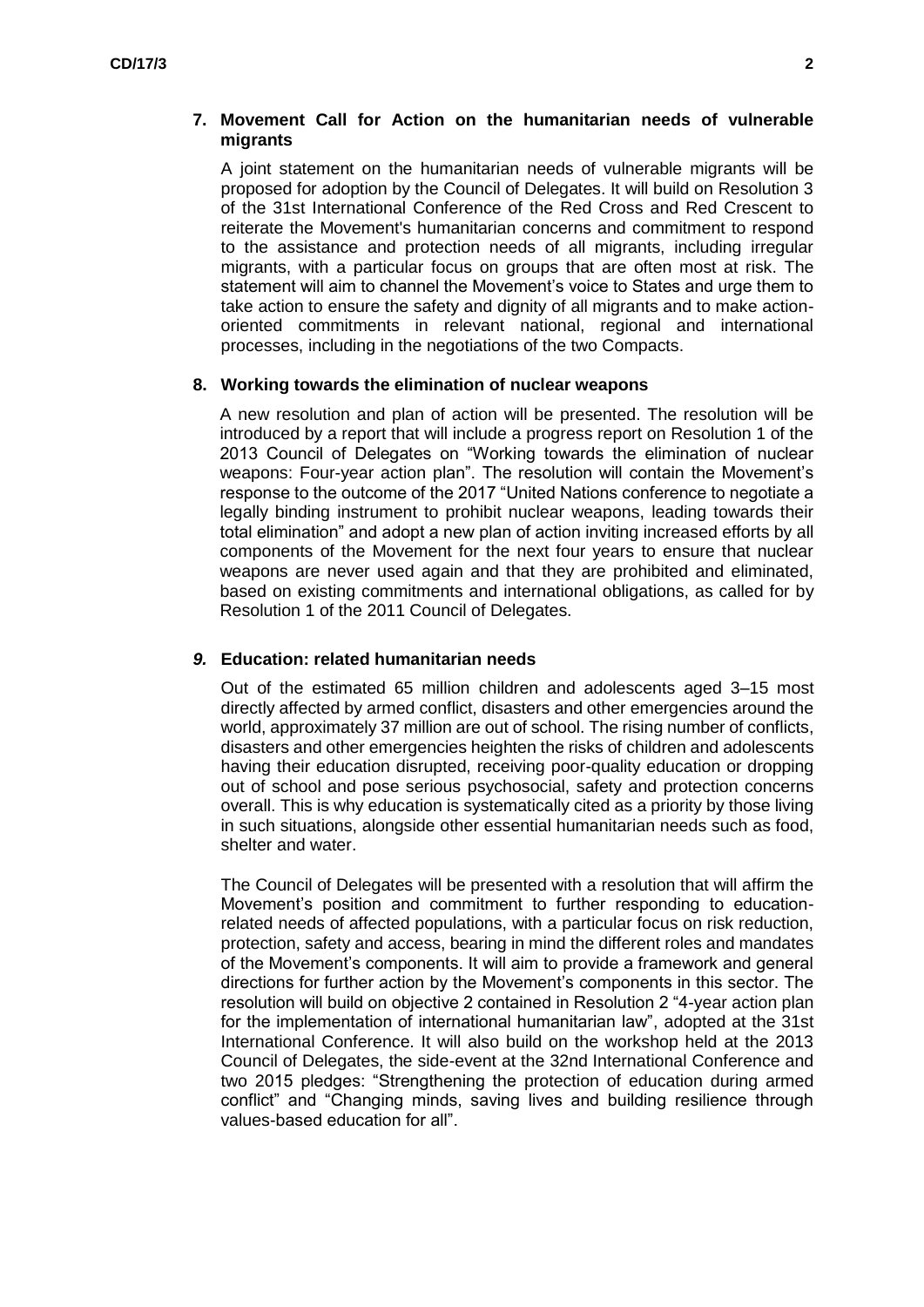## **Friday, 10 November, afternoon – Saturday, 11 November, morning**

## **III. Topics for discussion in workshops**

*Please note that workshops will only take place once, with simultaneous interpretation in all*  languages. The exact schedule of workshops will be provided together with the official *documents (26 September 2017). The reports of all workshops will be available on the website of the Council of Delegates:* [www.rcrcconference.org](http://www.rcrcconference.org/) *.*

# **WS 1 Setting the resilience agenda: Showing leadership in disaster and climate policy**

The world is facing increasing risks from disasters, fuelled by climate change and exacerbated by rising vulnerability associated with uncontrolled urbanization and growing inequality. Responding to these threats, States have made strong commitments in the Paris Agreement, the Sendai Framework for Disaster Risk Reduction, and the Sustainable Development Goals to build resilience and strengthen domestic policy and practice in disaster risk management (DRM) and climate change adaptation (CCA).

In the context of the International Conference of the Red Cross and Red Crescent, States have repeatedly invited National Societies to raise their voices to support them in setting the resilience agenda. In 2007, the 30th International Conference adopted joint goals to address the humanitarian dimensions of climate change, including through well-integrated DRM and CCA policies. At every International Conference since 2003, States have called for National Society support in developing strong and effective disaster law and policy.

National Societies have followed through, exercising influence on new disaster laws and regulations in over 25 countries and, more recently, contributing to national adaptation plans and approaches. While taking stock of progress over the last decade, this session will look ahead to how National Societies can better harness their auxiliary role to influence investments, laws, policies and plans to manage disasters, tackle rising climate risks and build more resilient communities.

The session will also provide the opportunity for National Societies to discuss how to further advance implementation of related commitments from the 32nd International Conference, with a focus on strengthening legal and policy frameworks, including implementing lessons from ongoing research on "Gender in Disaster Law and Policy".

## **WS 2 Protecting health care and respecting the emblems: How the Movement can lead the collective effort**

Attacks against the wounded and sick as well as against health-care personnel and facilities, and medical transports – Movement and non-Movement actors alike – remain a common occurrence and a grave humanitarian concern. In times of armed conflict, this is concomitant with a lack of respect for the distinctive emblems, recognized under the 1949 Geneva Conventions and their Additional Protocols, and their protective function.

The 2017 Council of Delegates offers a valuable opportunity for Movement components to engage in further dialogue on key issues, best practices and achievements in the follow-up to Resolution 4 on Health Care in Danger adopted by the 32nd International Conference and in ensuring respect for, and correct use of, the emblems. The discussion will build on the diverse initiatives and on past International Conference and Council of Delegate resolutions concerning Health Care in Danger, international humanitarian law, the Safer Access Framework, Movement branding, Movement cooperation and coordination, and accountability to affected populations. In the lead-up to the 33rd International Conference, the proposed workshop will aim to recall the roles and responsibilities of National Societies as well as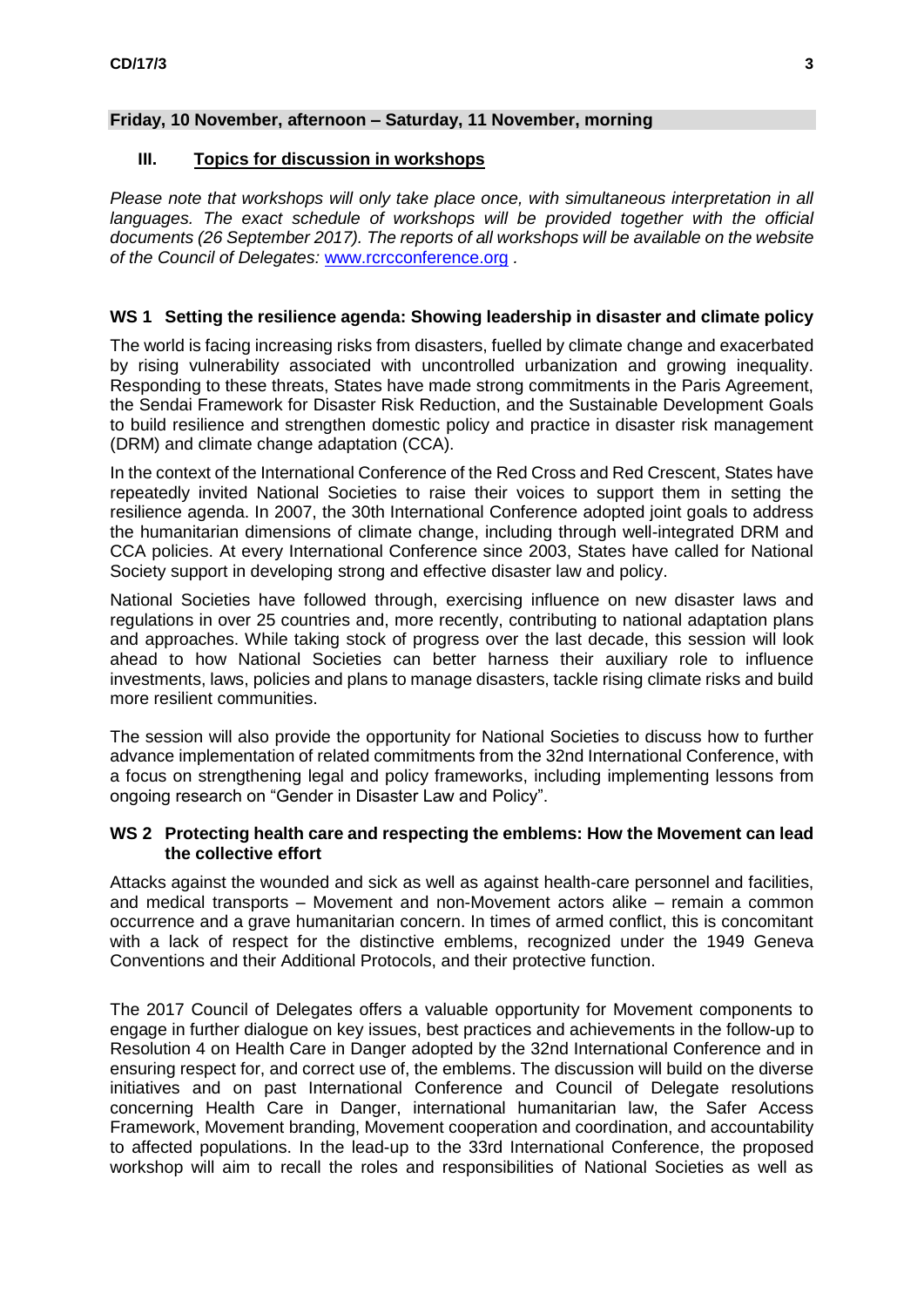showcase good practices in promoting the Health Care in Danger objectives and in ensuring respect for the emblems.

## **WS 3 Upholding independence, neutrality and impartiality in the face of State responses and public reactions to contemporary global challenges**

The Movement's Fundamental Principles (especially neutrality, impartiality and independence) provide an ethical compass guiding the Movement's action in all contexts and enabling its components to prevent and alleviate human suffering wherever it may be found.

Current dynamics, especially polarization and heightened security concerns at global, regional and national levels, cause exclusion, discrimination and significant suffering to vulnerable people. These dynamics put pressure on the Movement's ability to act in full abidance of its principles. It is urgent to address some of the contemporary pressures on these principles. The focus of this workshop will be on how both public opinion and the adoption and implementation of restrictive policies linked to State security may place constraints on the ability of National Societies to implement their activities in an independent, neutral and impartial manner.

The debate is relevant for many fields of action. This session will focus on three of the most prominent: 1) State policies and public opinion on migration and how the two interrelate; 2) State and UN policies on preventing or countering violent extremism (P/CVE); and 3) the Movement's contribution to combating xenophobia and discrimination.

## **WS 4 From words to action: Community engagement & accountability in practice**

Community engagement and accountability to affected people (CEA) ensures local actors and communities are equal partners in humanitarian response and that programmes and operations are driven by needs and realities on the ground. It is increasingly recognized as an essential priority pivotal to operational success, acceptance and trust and to building long-term community resilience.

Today CEA is a key value of the International Red Cross and Red Crescent Movement, as reflected in its programmatic approach and several commitments of the ICRC, IFRC and National Societies (including the Principles and Rules for Red Cross and Red Crescent Humanitarian Assistance and the IFRC General Assembly Beneficiary Communication decision GA/13/40). In addition, the Movement has committed to more systematic and better documented approaches to communicating, engaging with and being accountable to the vulnerable people we support through pledges made in the context of the Grand Bargain launched at the World Humanitarian Summit.

Across the humanitarian sector there is a gap between rhetoric and reality in both policy and operational reviews. Improving the CEA approach and performance is an operational imperative and an ethical responsibility.

This workshop will lay down the strategic orientations for a consolidated Movement-wide approach to CEA over the next two years and debate some of the critical questions raised in the 32nd International Conference, such as: How can we listen better, more attentively and more consistently? How can we become as proficient in engagement and accountability as we are at building water pumps and giving first aid?

### **WS 5 Waking the Red Giant. Movement communications: Alignment and strategic importance**

In today's ultra-connected world, information and communication have become the central piece of any business or activity. Reputation and image are key, and new business models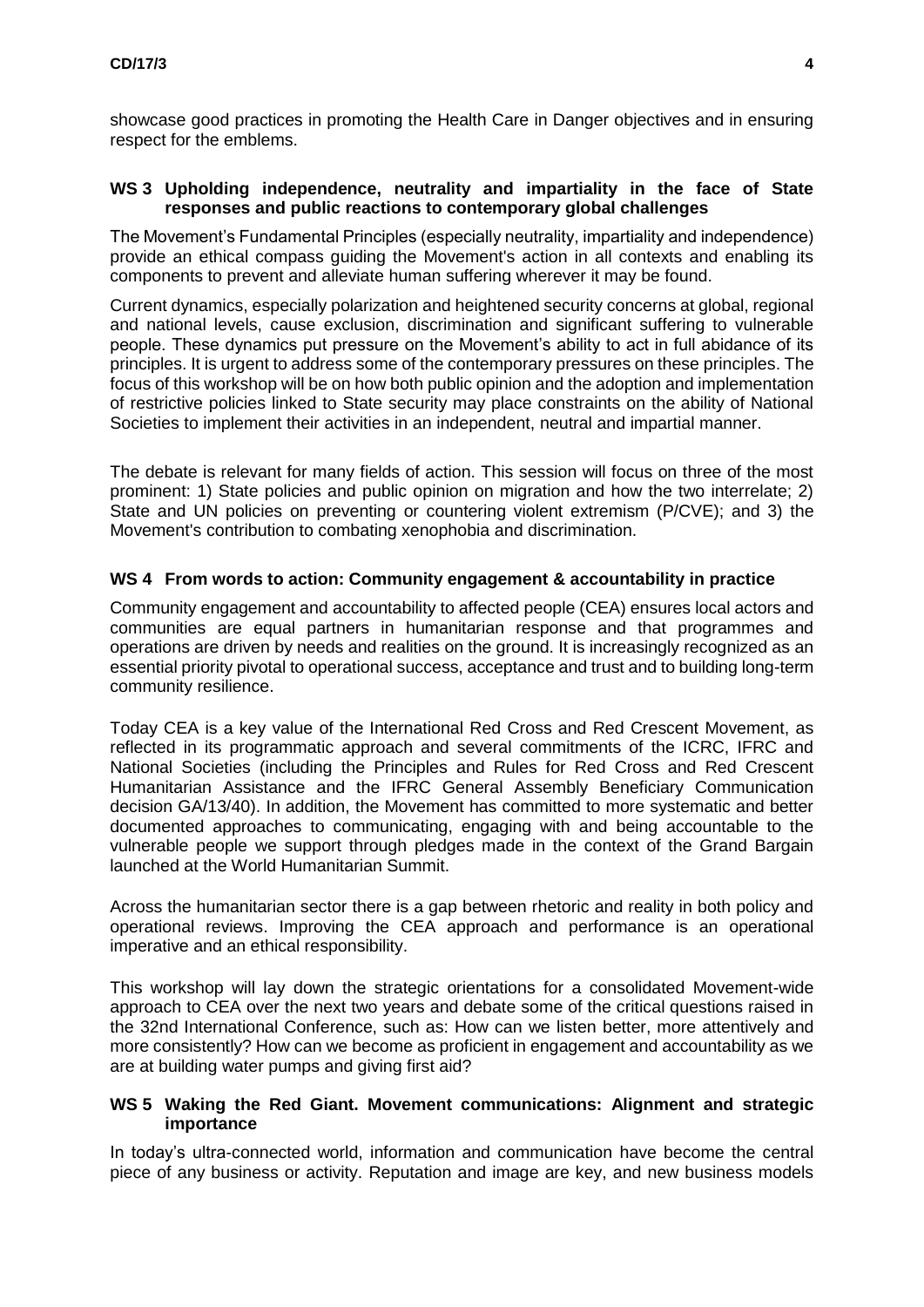disrupt the establishment. In order to stay relevant, the International Red Cross and Red Crescent Movement needs to be ready and to act!

The workshop will focus on recognizing the strategic and cross-cutting importance of communications for Movement operations, credibility, fundraising and positioning while looking at areas of investment and research for the coming years in order to strengthen Movement outreach, impact, trust and reputation.

Building on the Nairobi Declaration of the 2014 Global Communication Forum, this workshop will explore, discuss and define alignment and strategies for the Movement to foster engagement and leverage its global communication potential as the leading humanitarian voice locally and globally.

## **WS 6 Use of explosive weapons in populated areas**

Armed conflicts are increasingly fought in population centres but often with weapon systems that were originally designed for use in open battlefields. When used in populated areas, explosive weapons with wide-area effects are a major cause of civilian casualties and of damage to critical infrastructure, with consequent disruption of services essential for the survival of civilians, such as health care, water, the electricity supply and sanitation services.

In Resolution 7 of the 2013 Council of Delegates on "Weapons and international humanitarian law", the Movement called on States to strengthen the protection of civilians from the indiscriminate use and effects of explosive weapons and to avoid using explosive weapons with a wide impact area in densely populated areas.

This workshop aims to raise awareness of the direct and indirect humanitarian consequences of these weapons, of the issues they raise under international humanitarian law and of good practices that can be applied by armed forces when choosing means and methods of warfare in populated areas. It will also be the opportunity for the ICRC to present its observations and recommendations on preventing unacceptable civilian harm caused by the use of explosive weapons in populated areas.

# **WS 7 Addressing mental health and psychosocial needs**

Armed conflicts, collective violence and other emergencies give rise to extensive mental health problems and psychosocial suffering among millions of men, women, boys and girls around the world. The humanitarian impact is extensive and affects communities and societies as a whole.

The mental health and psychosocial needs of victims of armed conflicts, disasters and other emergencies are not adequately addressed today. This workshop is an opportunity for the Movement to initiate a process to develop a common framework to harmonize mental health and psychosocial approaches and improve the effectiveness of its response, including the psychosocial well-being of the Movement's volunteers and staff. The conclusions will inform the selection of specific topics to be discussed further at the 33rd International Conference of the Red Cross and Red Crescent in 2019.

# **WS 8 Restoring Family Links in the twenty-first century**

Countless people go missing and families are torn apart when war devastates entire countries, natural disasters bring havoc and people are forced to flee their homes and embark on perilous journeys; not knowing what happened to a loved one causes tremendous suffering. Clarifying the fate and whereabouts of missing persons and restoring family links represents a centuryold core task of the Red Cross and Red Crescent Movement, which is the recognized leader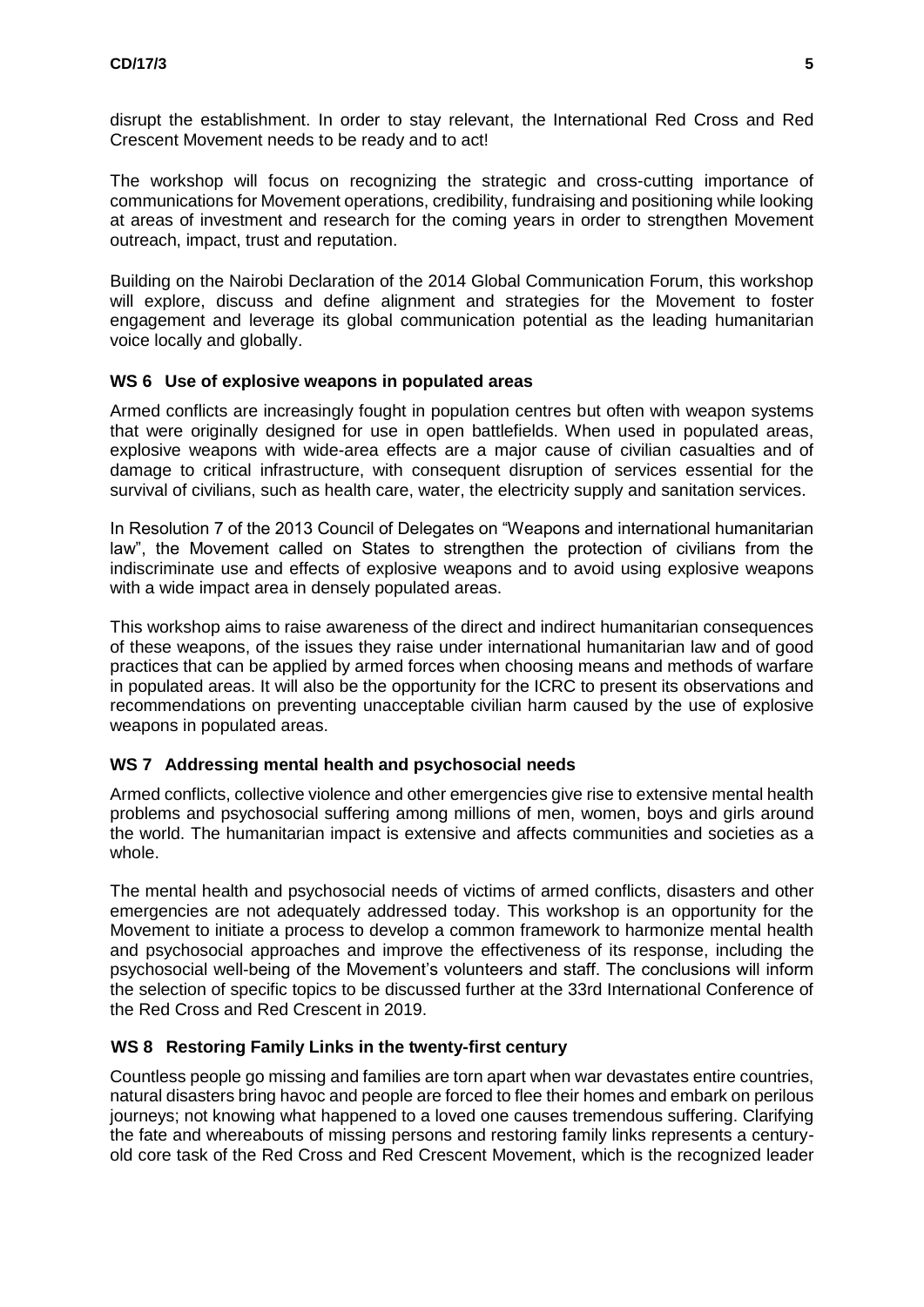in this field, due to its long-standing experience, worldwide grassroots network, its respect for the Fundamental Principles and its protection of personal data.

The current RFL Strategy of the Movement comes to an end in 2018 and while new technologies are developing rapidly and the humanitarian landscape evolves, the Movement must take a critical look at its capacities and rethink its way of working. We are at a crucial point, midway through the development of a new RFL Strategy, and it is essential that the leaders of the Movement provide direction to this process based on preliminary strategic orientations outlined in the report to the Council of Delegates.

This workshop will debate selected strategic orientations of the new RFL Strategy with the aim of informing its further development. The discussion will include important dimensions related to missing persons and their families.

### **Saturday, 11 November, afternoon**

## **IV. Items for decision in plenary**

#### **10. Health and care**

### **10.1. Addressing mental health and psychosocial needs**

The Council of Delegates provides the opportunity to advance the Movement's work on Mental Health and Psychosocial support (MHPSS). A resolution will lay the foundation for the development of a Movement policy framework on mental health and psychosocial support to be adopted at the following Council of Delegates in 2019.

### **10.2. Working towards an International Red Cross and Red Crescent Movement approach to Epidemics and Pandemics**

The 2017 Council of Delegates provides an opportunity to review the role of the Movement components, in light of current and emerging global health trends and threats, and approve a plan of action for working with governments to improve national-level preparedness and response to epidemics and pandemics.

### **11. Restoring Family Links strategy development**

The 2015 report on the implementation of the Restoring Family Links (RFL) Strategy (2008–2018) to the Council of Delegates (CoD) announced the upcoming development of a new RFL Strategy for the period after 2018. The report to be submitted to the CoD 2017 outlines the main preliminary strategic orientations of the new RFL Strategy in development as a result of the consultations carried out within the Movement and with external stakeholders. A resolution will be presented, taking note of the report on the implementation of the Restoring Family Links (RFL) Strategy (2008–2018), welcoming the work undertaken and encouraging it to be continued, reaffirming the validity of the current RFL Strategy until 2019 and inviting the Implementation Group to submit a new RFL Strategy for adoption by the next CoD in 2019.

## **12. International humanitarian law**

A general resolution on IHL matters will take note of the progress report on the implementation of Resolutions 1 and 2 of the 32nd International Conference on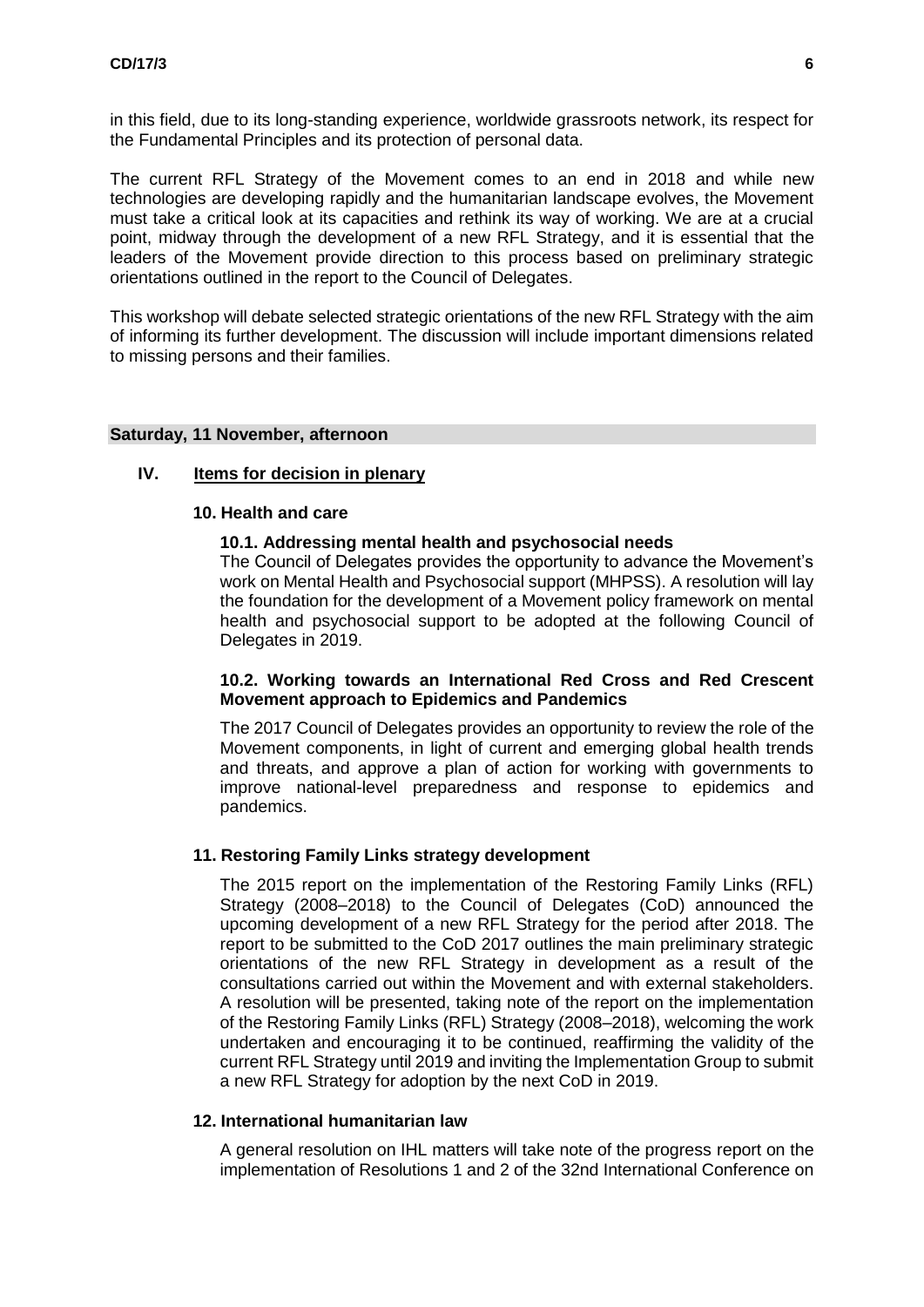"Strengthening international humanitarian law protecting persons deprived of their liberty" and on the Intergovernmental Process on Strengthening Respect for IHL, respectively.

It will also note a report on the ICRC's Customary IHL Study and Database, highlighting the crucial role of the Movement in making this important contribution to the protection of victims of armed conflict. Since 2007, the ICRC, in partnership with the British Red Cross and supported with practice contributions by other National Societies, has been working on updating the practice underpinning the Study. Since 2010, the full Study and regular practice updates have been readily available on the ICRC's online CIHL Database.

## **V. Follow-up and progress reports in plenary**

The reports listed below will be submitted as working documents to all members of the Council 45 days prior to the opening of the Council.

Members of the Council wishing to comment on these reports are invited to send their written comments. **None of the following reports will be introduced during, or discussed by, the Council unless a request to do so is submitted in advance by a member.**

- **13. Progress report on Resolution 7 of 2013 on "Weapons and international humanitarian law", also containing updates on implementation of the Movement Strategy on Landmines /Explosive Remnants of War.**
- **14. Vision for the International Red Cross and Red Crescent Movement** Following up on Resolution 11 of the 2015 Council of Delegates, the Standing Commission will present a report on the follow-up to the Vision for the International Red Cross and Red Crescent Movement.
- **15. Progress report on "International Red Cross and Red Crescent Movement Branding Initiative: Adoption of the International Red Cross and Red Crescent Movement logo"**

Following up on Resolution 2 of the 2015 Council of Delegates, the ICRC and the IFRC will present a report on instances in which the Movement logo has been used and on the results achieved and lessons learned.

- **16. Implementation of the Memorandum of Understanding and Agreement on Operational Arrangements, dated 28 November 2005, between the Palestine Red Crescent Society and Magen David Adom in Israel** Resolution 10 of the 2015 Council of Delegates requested "the ICRC and the International Federation to provide logistical and technical support to the monitoring process and to ensure the provision of a report on implementation of the MoU to the next Council of Delegates and through it to the 33rd International Conference". The 2017 Council of Delegates will be provided with the final report of the Independent Monitor and will receive an update on subsequent progress in implementation.
- **17. Progress report on Strategic Framework on Disability Inclusion by the International Red Cross and Red Crescent Movement**

In follow-up to Resolution 4 of the 2015 Council of Delegates, a progress report will be presented, outlining the achievements to date and showing progress against baseline data**.**